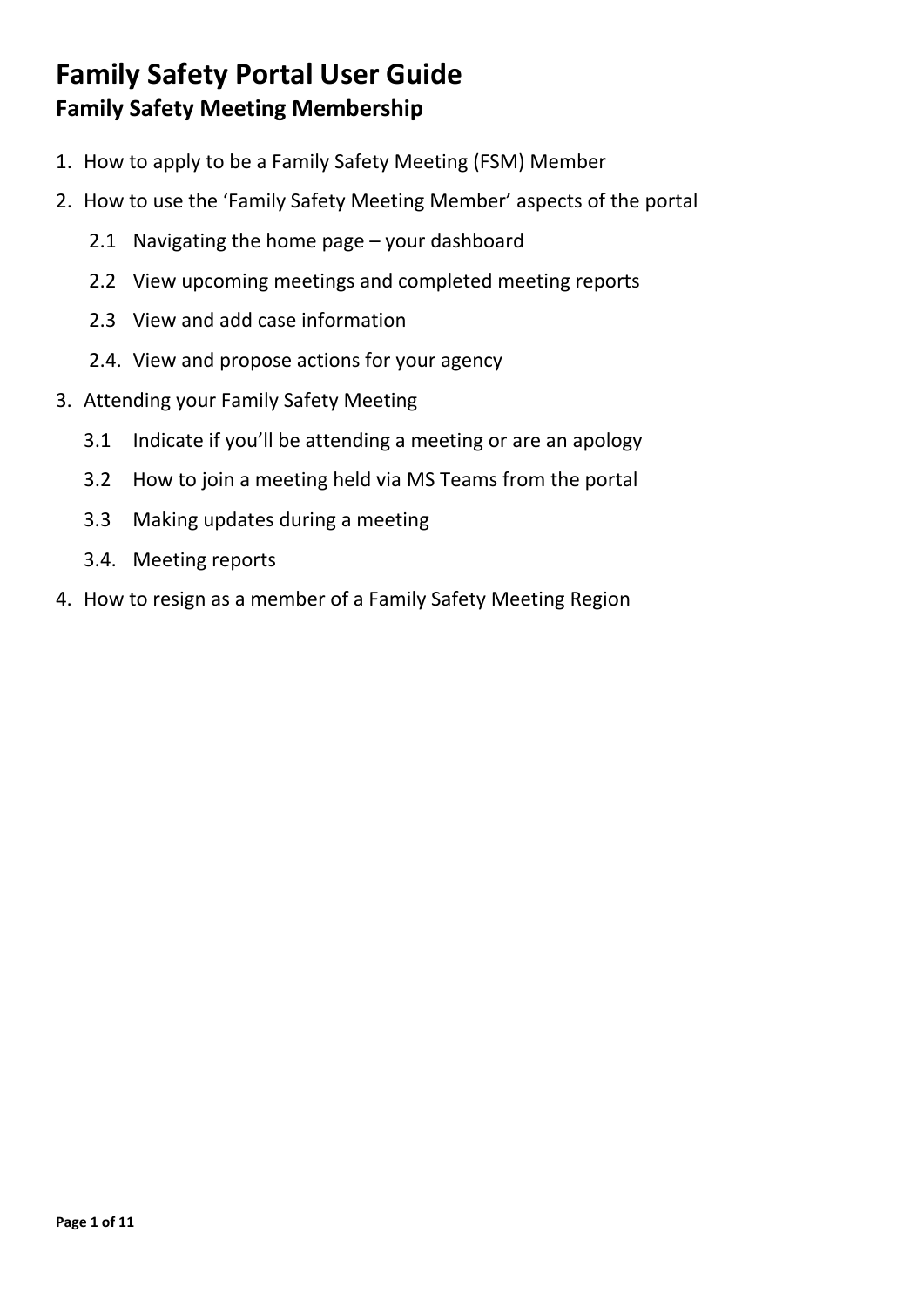#### **1. How to apply to be a Family Safety Meeting (FSM) Member**

Once you have created an account in the Portal, the function to apply as FSM member is in My Account. Sign into the Portal and click on your name on the top right of the screen to access. Click on **FSM Membership** on the navigation menu, then click on the **Apply Here** button.

|                       |                   | My Account                                                   |               |  |
|-----------------------|-------------------|--------------------------------------------------------------|---------------|--|
| <b>My Profile</b>     |                   | My Current FSM Region Memberships                            |               |  |
| <b>Manage Account</b> | Regions           | Role                                                         | <b>Status</b> |  |
| <b>FSM Membership</b> |                   | You are currently not a member of any FSM region committees. |               |  |
|                       | <b>Apply Here</b> | to join regional FSM committees                              |               |  |

Complete the form and nominate what role you will have and what region, read the terms and conditions, then click the **Submit** button.

| First Name<br>Cara<br>Email<br>solcl001@mymail.unisa.edu.au<br>Unit / Work Area<br>Agency<br>Agency Name *<br>OPW<br>Address<br>Address Line 1 *                                                                                             | <b>Last Name</b><br>Solly<br>Role Title *<br>Project Officer<br>Phone *<br>0412153685 |                                    |                                              | $\alpha$      |
|----------------------------------------------------------------------------------------------------------------------------------------------------------------------------------------------------------------------------------------------|---------------------------------------------------------------------------------------|------------------------------------|----------------------------------------------|---------------|
|                                                                                                                                                                                                                                              |                                                                                       |                                    |                                              |               |
|                                                                                                                                                                                                                                              |                                                                                       |                                    |                                              |               |
|                                                                                                                                                                                                                                              |                                                                                       |                                    |                                              |               |
|                                                                                                                                                                                                                                              |                                                                                       |                                    |                                              |               |
|                                                                                                                                                                                                                                              |                                                                                       |                                    |                                              |               |
|                                                                                                                                                                                                                                              |                                                                                       |                                    |                                              |               |
|                                                                                                                                                                                                                                              |                                                                                       |                                    |                                              |               |
|                                                                                                                                                                                                                                              |                                                                                       |                                    |                                              |               |
|                                                                                                                                                                                                                                              |                                                                                       |                                    |                                              |               |
| Address Line 2                                                                                                                                                                                                                               |                                                                                       |                                    |                                              |               |
| Suburb *                                                                                                                                                                                                                                     | State                                                                                 |                                    | Postcode *                                   |               |
| Adelaide                                                                                                                                                                                                                                     | SA                                                                                    | ۰                                  | 5000                                         |               |
| Your Manager Details<br>First Name*<br>My                                                                                                                                                                                                    | Last Name *<br>Manager                                                                |                                    |                                              |               |
| Email *                                                                                                                                                                                                                                      | Phone *                                                                               |                                    |                                              |               |
| manager@man.ager                                                                                                                                                                                                                             | 0412345678                                                                            |                                    |                                              |               |
| Has your manager approved you being a representative on the Family Safety Framework? *<br>No<br>Not Applicable<br>Wie.                                                                                                                       |                                                                                       |                                    |                                              |               |
| <b>Your Application</b>                                                                                                                                                                                                                      |                                                                                       |                                    |                                              |               |
| Request to join as *<br><b>Member</b><br><b>Member Proxy</b><br>Chairperson<br>Chairperson Proxy                                                                                                                                             |                                                                                       |                                    |                                              |               |
| Request to join the following regions *<br>□ Adelaide Hills                                                                                                                                                                                  |                                                                                       | $\Box$ Ceduna                      |                                              |               |
| Anangu Pitjantjatjara Yankunytjatjara (APY)<br>Coober Pedy<br>Eastern Metro<br><b>C</b> Gawler & Barossa<br>□ Limestone Coast<br>Northern Metro<br>Port Augusta<br>Port Pire, Yorke & Mid-North<br>Riverland<br>□ Western Metro<br>□ Whyalla |                                                                                       | Murraylands<br><b>Port Lincoln</b> | Fleurieu & Kangaroo Island<br>Southern Metro |               |
| I agree to abide by the terms of use of the Family Safety Portal.                                                                                                                                                                            |                                                                                       |                                    |                                              |               |
|                                                                                                                                                                                                                                              |                                                                                       |                                    |                                              | <b>Submit</b> |

FSM Membership Application Submitted

Your application has been submitted for consideration.

You will be notified of the result of your application by email.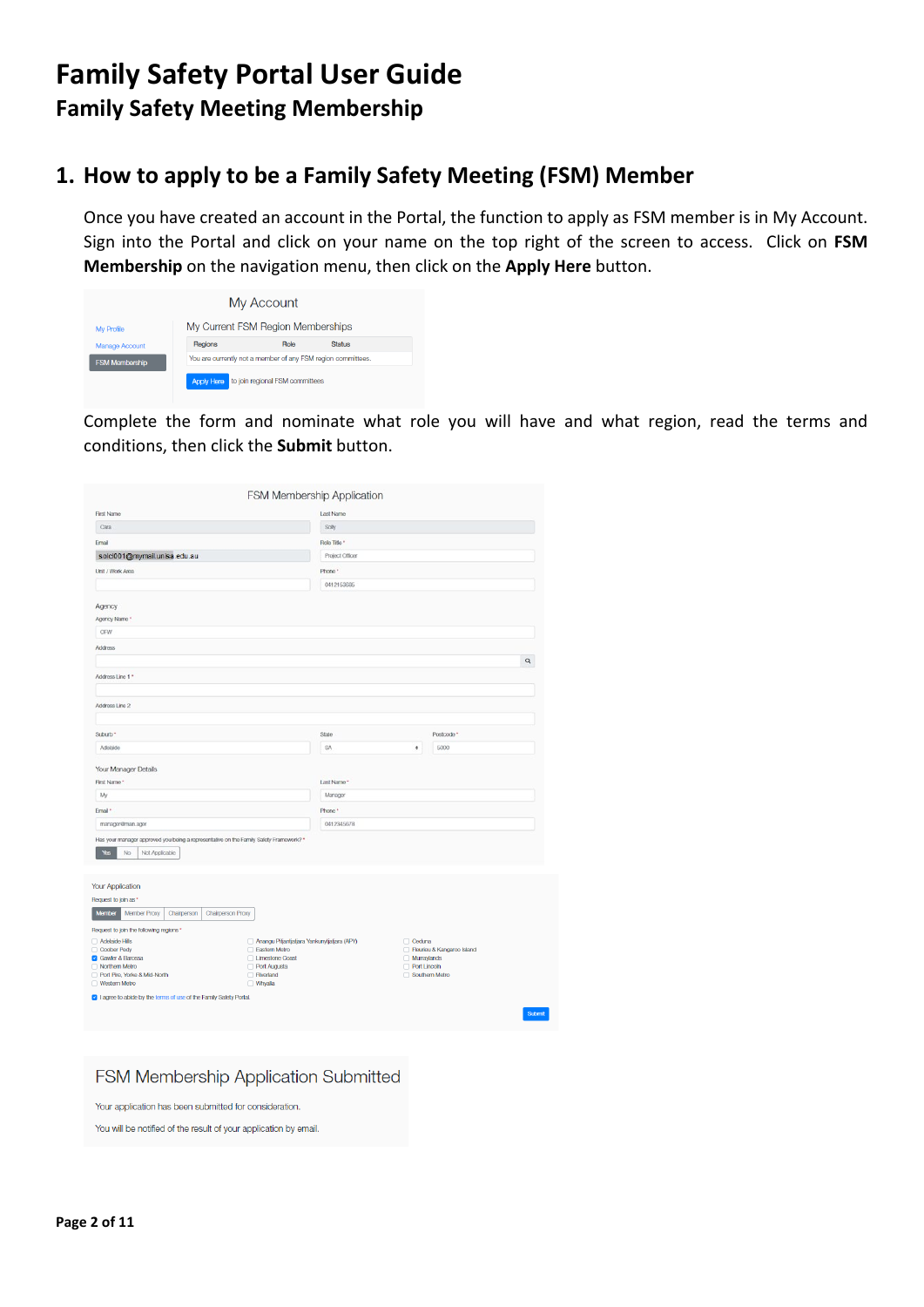The Office for Women will review your application. You will receive an email with the outcome. If you need to follow up on your application email [DHSFamilySafetyPortal@sa.gov.au.](mailto:DHSFamilySafetyPortal@sa.gov.auW) When your application is accepted, you will have access to the information relevant to your role. If you are signed into the Portal at the time of your membership acceptance, you will need to sign out and back in for the change to be activated.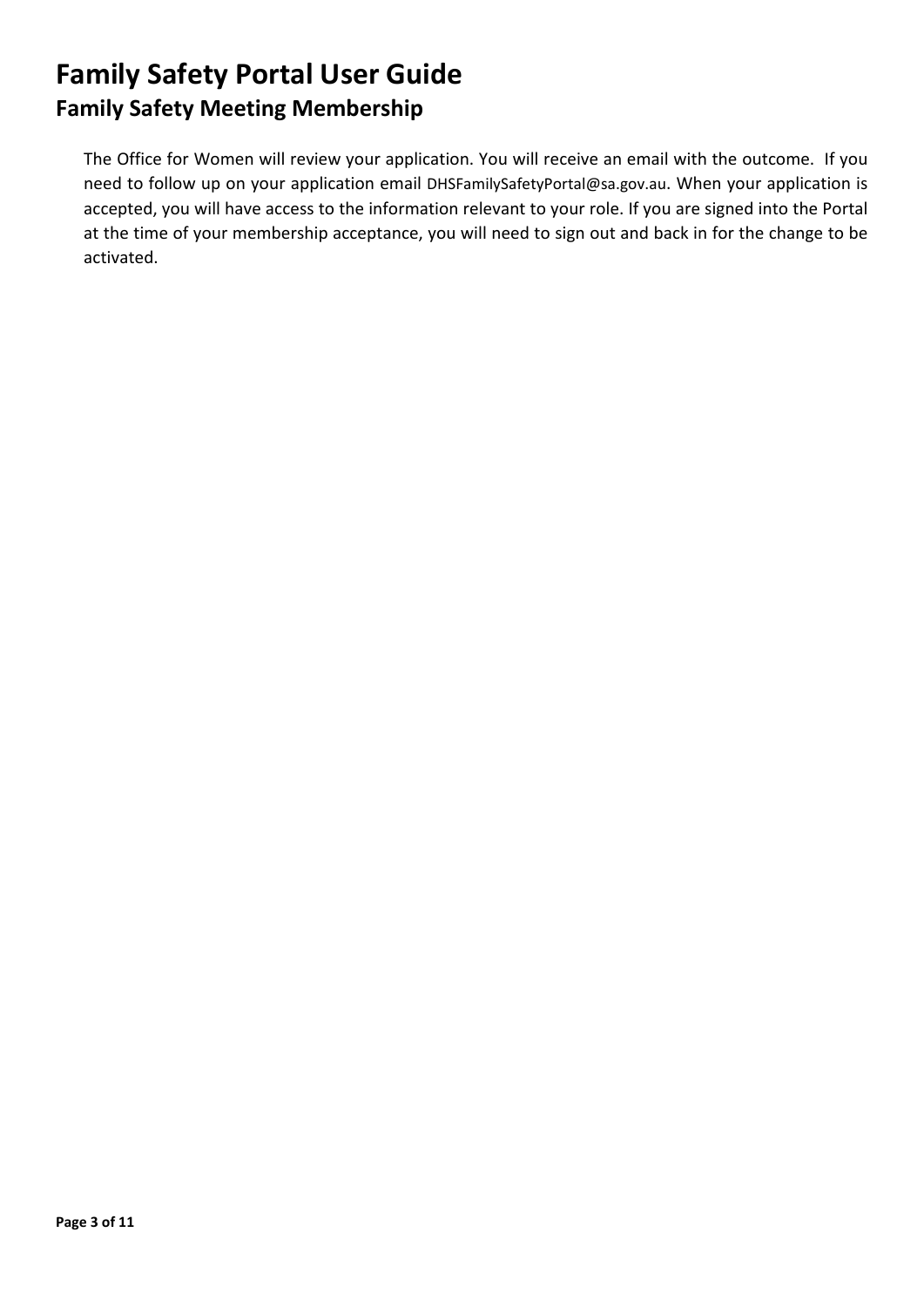### **2. How to use the 'Family Safety Meeting Member' aspects of the portal**

As an FSM member you will have access to functions using the tabs on the home page.



#### **2.1 Navigating the home page – your dashboard**

On the Home page you have quick access to see Upcoming Meetings that you are a member of, Pending Referrals (for FSM Chairs only) Open Cases and Open Actions for your agency.

#### **2.2 View upcoming meetings and completed meeting reports**

On the Home page of the Portal the list of Upcoming Meetings will be listed by date order. From this screen you can indicate your attendance or apology in the Response section. You can also click the **Join Meeting** link to join the meeting via MS Teams.

| <b>Family Safety Portal</b>                                                                                      |  |
|------------------------------------------------------------------------------------------------------------------|--|
| <b>Meetings</b><br><b>Useful Links</b><br>Actions<br>FAQ<br>My Referrals<br><b>New Referral</b><br>Cases<br>Home |  |
| Meetings                                                                                                         |  |
| <b>Status</b><br>Scheduled<br>÷                                                                                  |  |

To access past meetings, use the **Meetings** menu button and change the status option to All or Completed. To access the meeting report from previous meetings which you were a member of, click on the Meeting No. and click the **Meeting Report** button.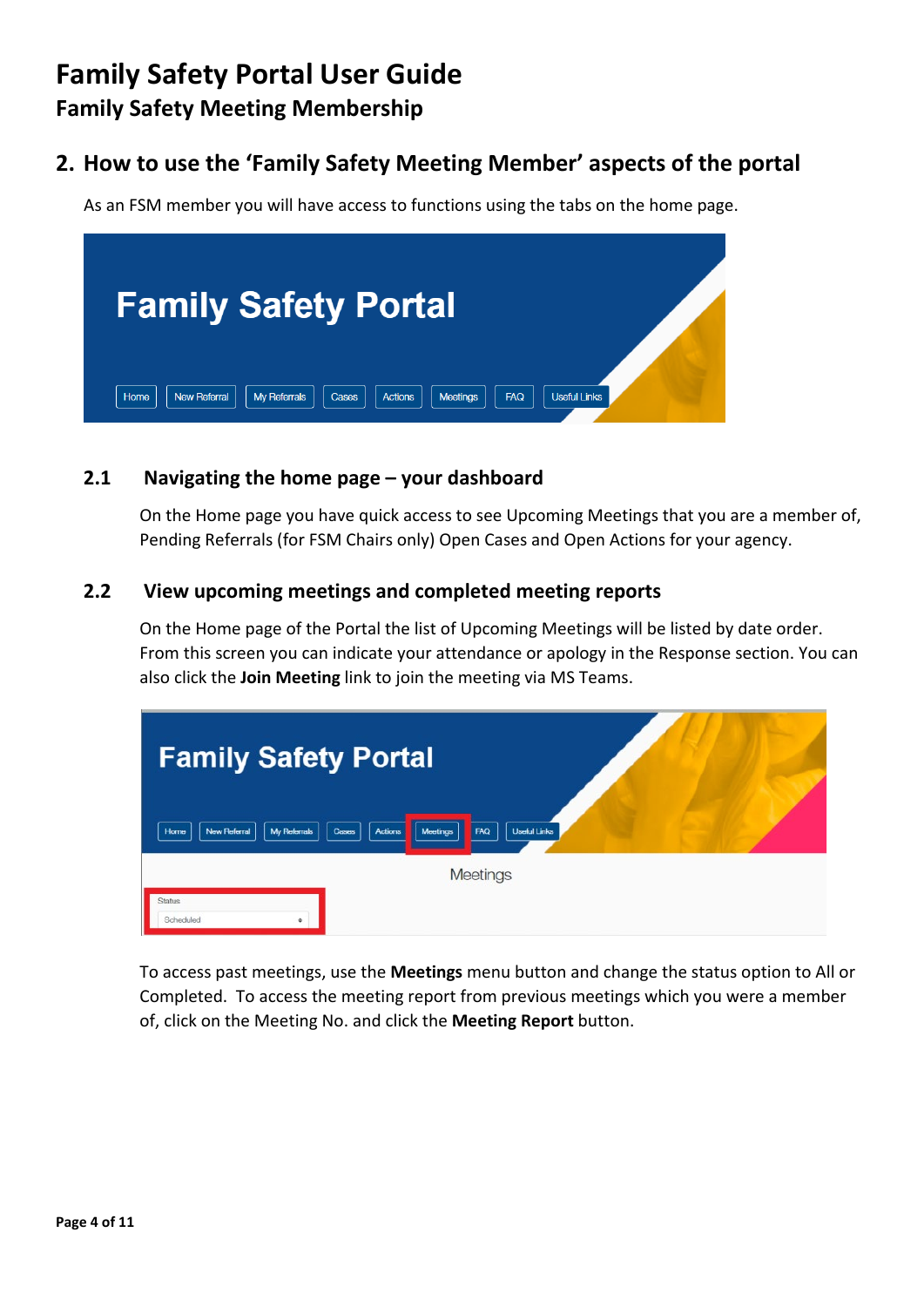|                             |                | <b>Family Safety Portal</b>                |                                    |          |               |
|-----------------------------|----------------|--------------------------------------------|------------------------------------|----------|---------------|
| <b>New Referral</b><br>Home | My Referrals   | Cases<br><b>Actions</b><br><b>Meetings</b> | <b>Useful Links</b><br>FAQ         |          |               |
|                             |                |                                            | <b>Meetings</b>                    |          |               |
| <b>Status</b>               |                |                                            |                                    |          |               |
|                             |                |                                            |                                    |          |               |
| Completed                   | ÷.             |                                            |                                    |          |               |
| <b>Meeting No</b>           | Region         | <b>Scheduled Start</b>                     | Location                           | Summary  | <b>Status</b> |
| <b>FSM010069</b>            | Southern Metro | 8/12/2021 10:00 AM                         | Room 1.01                          | 11 Cases | Completed     |
| <b>ESM010057</b>            | Southern Metro | 24/11/2021 10:00 AM                        | Room 1.01                          | 10 Cases | Completed     |
| <b>FSM010034</b>            | Southern Metro | 10/11/2021 10:00 AM                        | <b>Teams Demonstration Meeting</b> | 6 Cases  | Completed     |



You can tailor the meeting report to include all cases or select the case you are wanting a report for. The report will be downloaded to your device.

| Download Meeting Report                                                     |                             | ×        |  |
|-----------------------------------------------------------------------------|-----------------------------|----------|--|
| Region<br>Southern Metro<br>Cases to include<br>Selected Only<br><b>All</b> | Date<br>8/12/2021<br>Cancel | Download |  |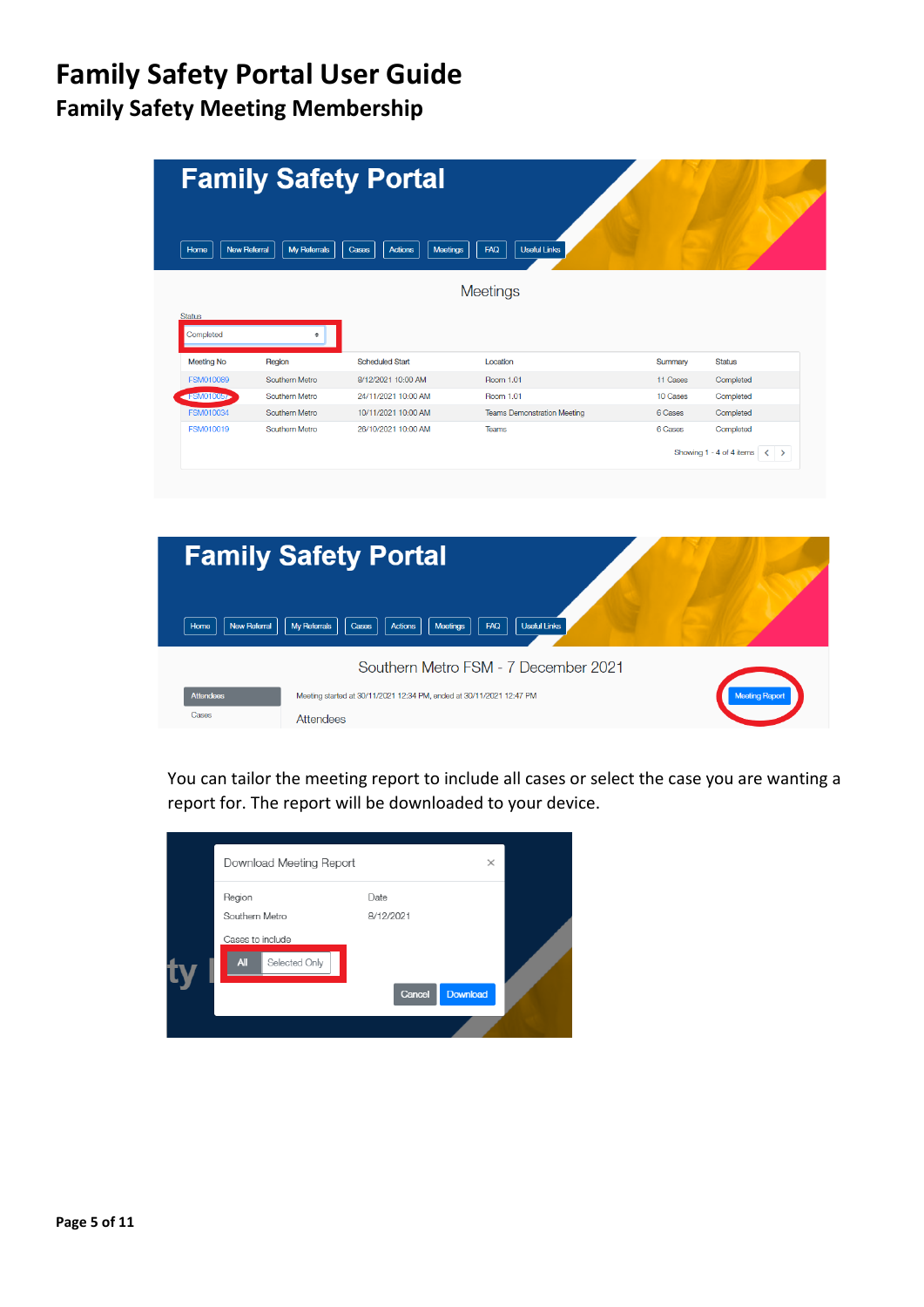#### **2.3 View and add case information**

Open Cases will be visible on the Home page and you can access the case by clicking on the Reference No. You can also access all cases using the **Cases** menu button. Use the filtering functions to filter Status (All/Open/Closed/Transferred), and by Region. If you are a Chairperson of an FSM, you also have a Search function to search by person at risk or perpetrator name.

When you have opened a case, you will have access to the risk assessment and referral form, this is shown as a blue pdf icon alongside the person's name.

From the Case Details screen, you can use the tabs to view or add information about Contacts, Case Notes, Actions and Documents.

| <b>Family Safety Portal</b>                                                                                                 |                            |                       |                          |             |
|-----------------------------------------------------------------------------------------------------------------------------|----------------------------|-----------------------|--------------------------|-------------|
| My Referrals<br>New Referral<br>Cases<br><b>Actions</b><br>Meetings<br>Home                                                 | <b>Useful Links</b><br>FAQ |                       |                          |             |
|                                                                                                                             | <b>Case Details</b>        |                       |                          |             |
| Person at Risk: victim tex 1 A<br><b>View Referral Pdf</b><br>Perpetrator<br>Reference No.<br>CB-010092<br>offender testing | Created<br>22/9/2021       | <b>Status</b><br>Open | Region<br>Southern Metro | Transfer    |
| <b>Risk Score</b><br>Agency<br>Safer Family Services<br>45<br><b>Case Notes</b><br>Contacts<br>Actions<br><b>Documents</b>  | Closad<br>$\sim$           | Closed Category<br>٠  |                          |             |
| Person at Risk                                                                                                              |                            |                       |                          | All Notes > |

You can add contact information by clicking on the Contact tab and using the Add Note button which will open the contact form for you to edit.

|                            | Person at Risk: victim test 1 A   |                             |                                         |                           |                              | Transfer        |
|----------------------------|-----------------------------------|-----------------------------|-----------------------------------------|---------------------------|------------------------------|-----------------|
| Reference No.<br>CR-010092 | Perpetrator<br>offender testing 1 |                             | Created<br>22/9/2021                    | <b>Status</b><br>Open     | Region<br>Southern Metro     |                 |
| <b>Risk Score</b><br>45    | Agency<br>Safer Family Services   |                             | Closed<br>×.                            | Closed Category<br>$\sim$ |                              |                 |
| Contacts                   | Case Notes<br>Actions             | Documents                   |                                         |                           |                              |                 |
| Person at Risk             |                                   |                             |                                         |                           |                              | All Notes >     |
| Namo<br>victim test 1      |                                   |                             | Address<br>1 lala lane, seaford SA 5169 |                           |                              |                 |
| Email<br>$\sim$            |                                   |                             | Mobile<br>٠                             |                           | Phone<br>×.                  |                 |
| Gender<br>Female           |                                   | Date of Birth<br>10/10/1984 | <b>ATSI</b><br><b>No</b>                |                           | <b>NESB</b><br>Yes - Chinese |                 |
|                            |                                   |                             |                                         |                           |                              | <b>Add Note</b> |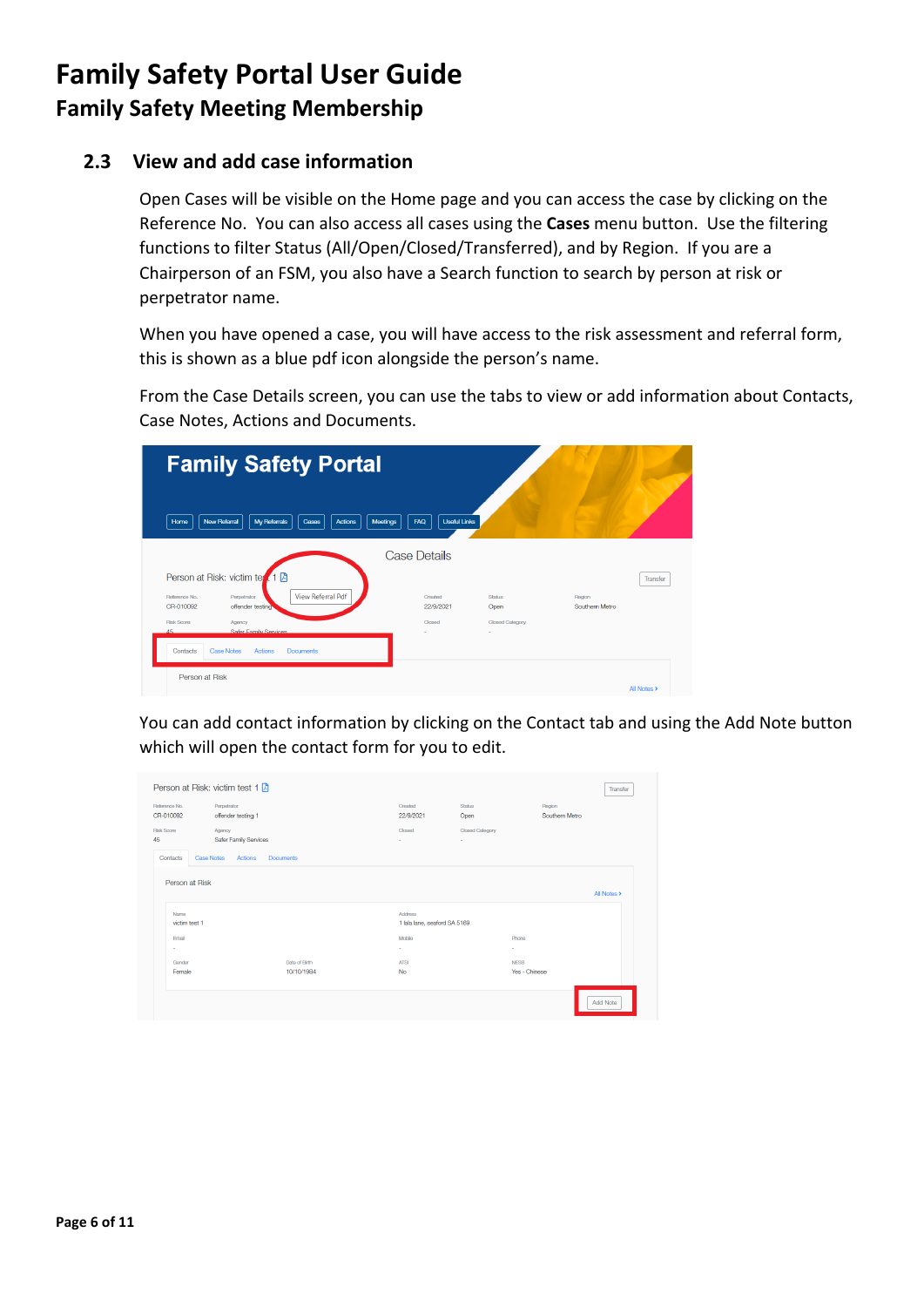You can also add children and other household members using the Add button.

| Children<br>Add                                              |
|--------------------------------------------------------------|
| No children have been recorded for this case.                |
| Other Household Members   Add                                |
| No other household members have been recorded for this case. |
|                                                              |

NOTE: When you add information to the Contact they will appear as case notes. The original Contact information provided in the referral will not be updated on this screen.

To view or add case notes, click on the Case Note tab and **Add Note**.

| Reference No.          | Perpetrator           | Created   | <b>Status</b>   | Region         |
|------------------------|-----------------------|-----------|-----------------|----------------|
| CR-010092              | offender testing 1    | 22/9/2021 | Open            | Southern Metro |
| <b>Risk Score</b>      | Agency                | Closed    | Closed Category |                |
| 45                     | Safer Family Services | $\sim$    | $\sim$          |                |
| Case Notes<br>Contacts |                       |           |                 |                |
| By                     |                       |           |                 |                |

In the New Note pop up box enter your comment. You are not able to edit your comments once they are saved so check your entry before you click on the **Save** button. You can upload supporting documents as PDF file type. Click **Save**. If you entered incorrect information, make a new comment using the **Add Note** function. If you are concerned about the information you entered email [DHSFamilySafetyPortal@sa.gov.au](mailto:DHSFamilySafetyPortal@sa.gov.au)

|       | New Note               | $\times$      |  |
|-------|------------------------|---------------|--|
|       | Commont                |               |  |
|       |                        |               |  |
|       | Attachments (max 10MB) |               |  |
|       | Choose file            | <b>Browse</b> |  |
| Cases | Cancel                 | Save          |  |
|       | <b>Case Details</b>    |               |  |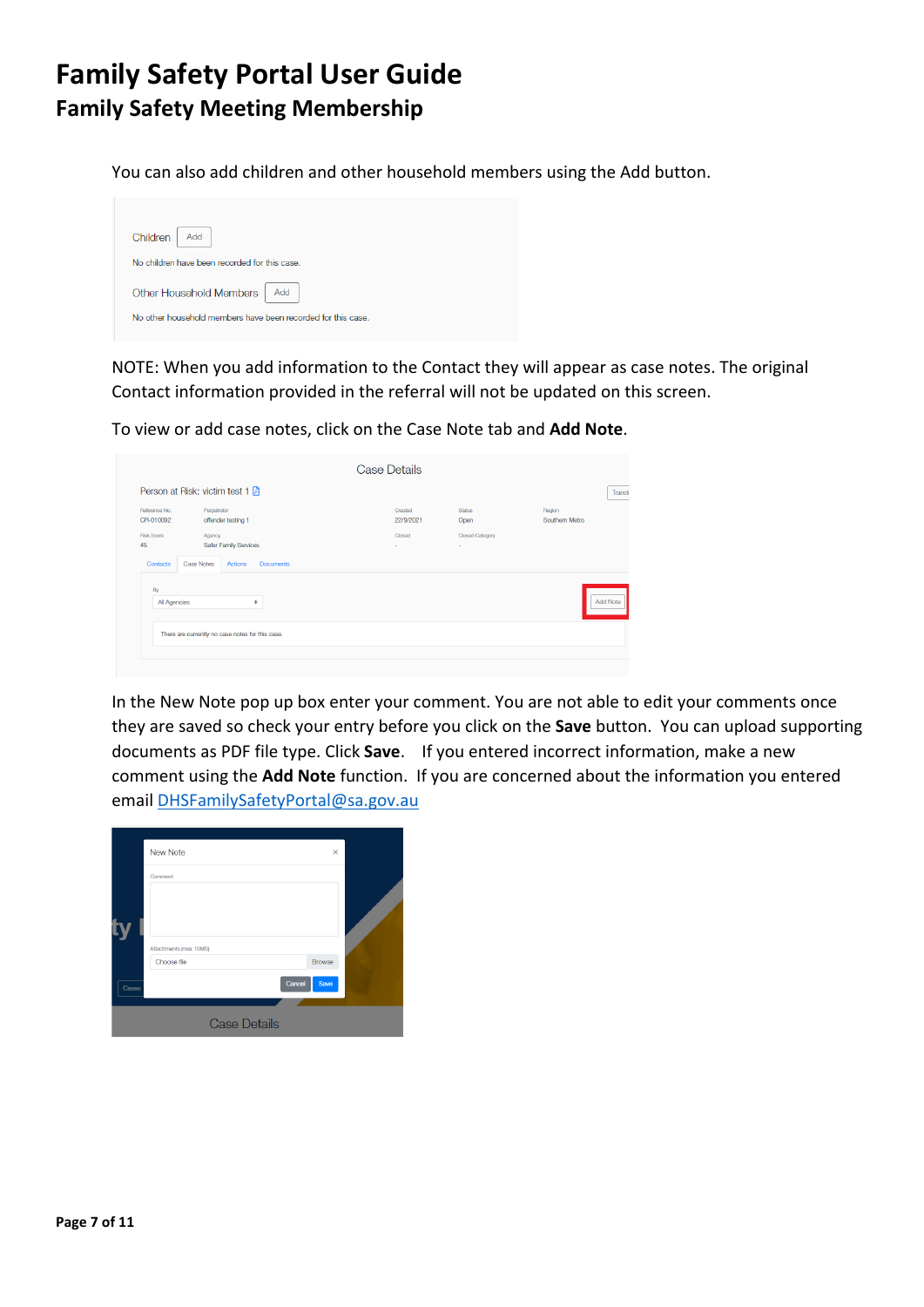### **2.4 View and propose actions for your agency**

To propose actions or view actions click on the Actions tab and view actions or click **Propose New.**

|                                                  |                                                        | <b>Case Details</b>  |                           |                          |          |
|--------------------------------------------------|--------------------------------------------------------|----------------------|---------------------------|--------------------------|----------|
|                                                  | Person at Risk: victim test 1 A                        |                      |                           |                          | Transfer |
| Rotorongo No.<br>CR-010092                       | Perpetrator<br>offender testing 1                      | Croated<br>22/9/2021 | Stofuo<br>Open            | Radion<br>Southern Metro |          |
| <b>Risk Score</b><br>45<br>Contacts<br>Case Note | Agency<br>Safer Family Services<br>Actions<br>ocuments | Closed<br>$\sim$     | Closed Category<br>$\sim$ |                          |          |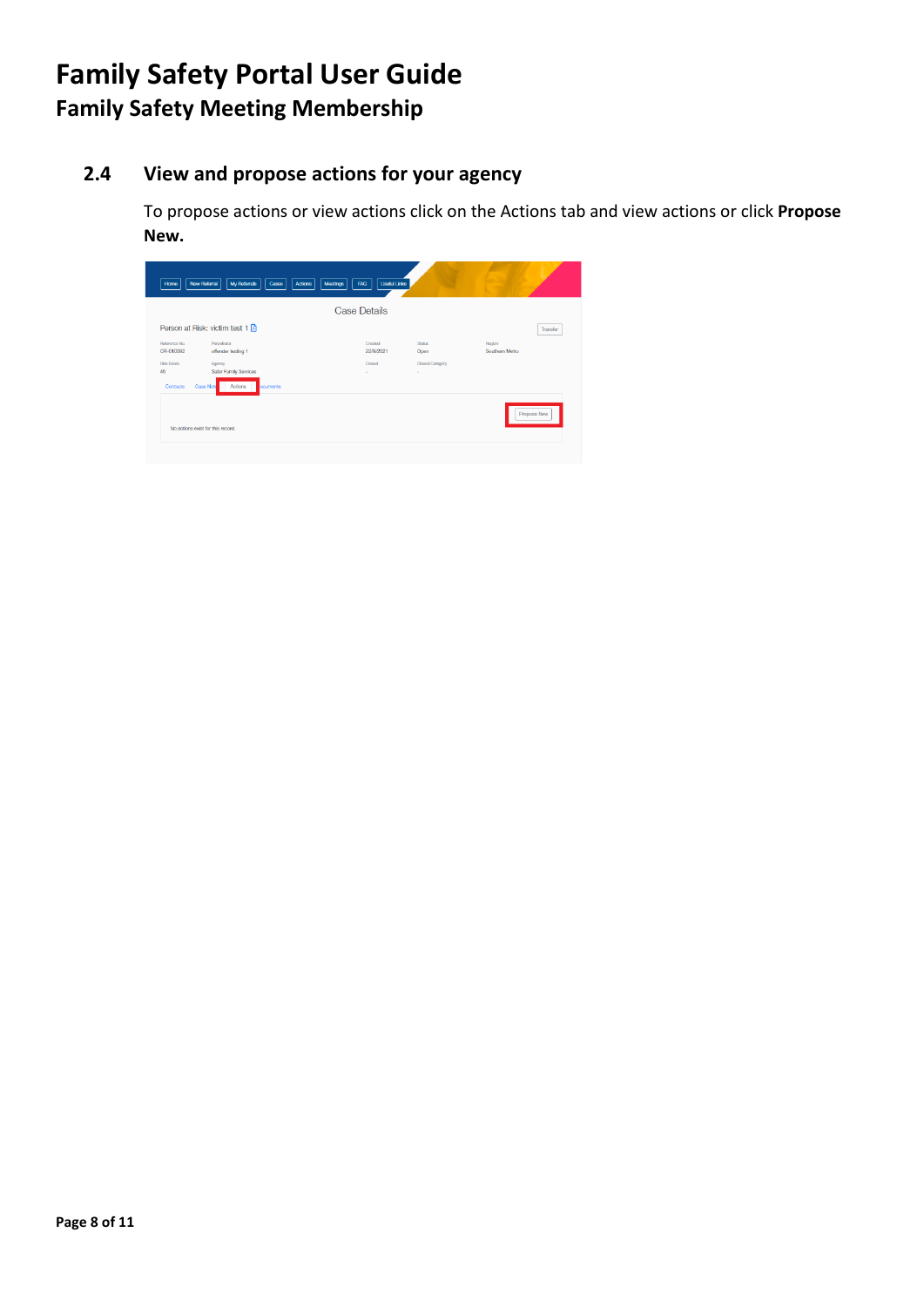#### **3. Attending your Family Safety Meeting**

#### **3.1 Indicate if you'll be attending a meeting or are an apology**

From the dashboard, you can see the list of Upcoming Meetings and use the **Response** button to let the team know if you able to attend or not. Either Accept or Decline the meeting.

| Home                     | My Reformis<br>Now Referral                              | Cases                    | <b>Useful Links</b><br>Montings<br><b>BAQ</b><br>Actions: |   |                                        |         |
|--------------------------|----------------------------------------------------------|--------------------------|-----------------------------------------------------------|---|----------------------------------------|---------|
|                          |                                                          |                          | <b>Family Safety Portal</b>                               |   |                                        |         |
| 13                       | Open Cases<br>in your region(s)                          |                          | Open Actions<br>$\overline{2}$<br>in your regionist)      | 3 | Pending Referrals<br>In your regionist |         |
|                          |                                                          |                          |                                                           |   |                                        |         |
| <b>Upcoming Meetings</b> |                                                          |                          |                                                           |   |                                        | Meeting |
| Meeting No Region        |                                                          | Scheduled Start Location |                                                           |   | Summary Response                       | Link    |
|                          | FSM010086 Anangu Pitjantjatjara<br>Yankunytjatjara (APY) | PM                       | 22/3/2022 2:30 Online Using Teams                         |   | 1 Cases No Response Join               | Meeting |

You can change your response (accepted or apology) any time before the meeting.

|   | <b>iry Response</b> | Meeting<br>Link |   |
|---|---------------------|-----------------|---|
| s | Accepted            | Join<br>Meetina |   |
|   | es Apology <>> 10in | Meeting         | m |

#### **3.2 How to join a meeting held via MS Teams from the portal**

If the meeting is via MS Teams, you can join the meeting using the **Join Meeting** link from the dashboard.

| <b>Upcoming Meetings</b> |                   |         |                        |           |         |                            |                     |  |
|--------------------------|-------------------|---------|------------------------|-----------|---------|----------------------------|---------------------|--|
|                          | <b>Meeting No</b> | Region  | <b>Scheduled Start</b> | Location  | Summary | Response                   | <b>Meeting Link</b> |  |
|                          | <b>FSM010052</b>  | Whyalla | 11/5/2022 10:30 AM     | Room 1.01 | 2 Cases | $Accepted \Leftrightarrow$ | Join Meeting        |  |

#### **3.3 Making updates during a meeting**

You can add case information, propose actions or update actions during the meeting. You will need to refresh the page using the Portal's built in **Refresh** button during the meeting to see other people's additions.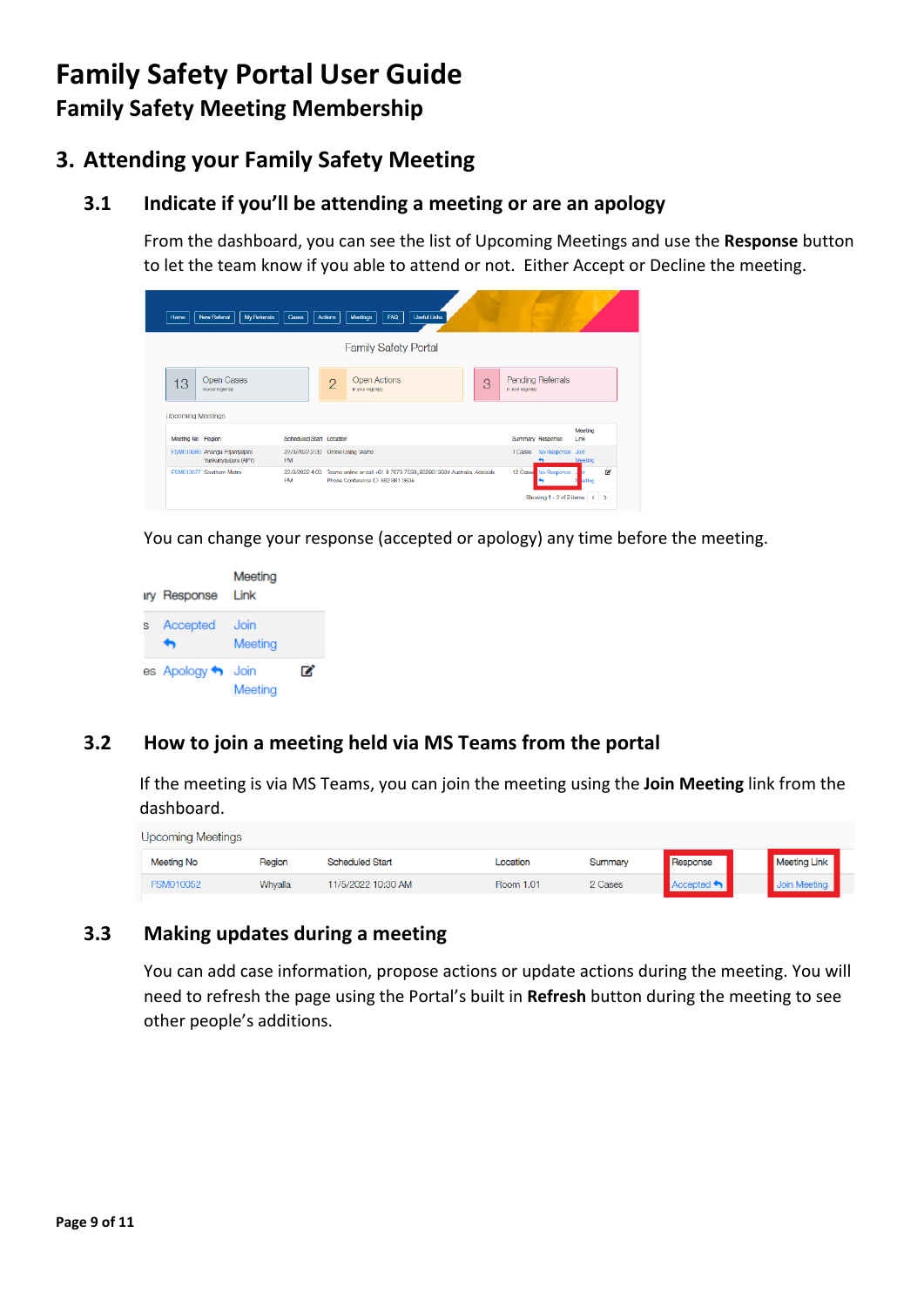#### **3.4 Meeting reports**

You can download meeting records tailored to the cases your agency has an interest in. Remember, this is Official: Sensitive information so must be treated with appropriate security measures in place.

| <b>New Referral</b><br>Home | <b>Family Safety Portal</b><br><b>Useful Links</b><br>My Referrals<br>Meetings<br>FAQ<br>Cases<br><b>Actions</b>          |                       |
|-----------------------------|---------------------------------------------------------------------------------------------------------------------------|-----------------------|
| <b>Attendees</b><br>Cases   | Northern Metro FSM - 6 April 2022<br>Meeting started at 6/4/2022 11:29 AM, ended at 6/4/2022 11:30 AM<br><b>Attendees</b> | <b>Meeting Report</b> |